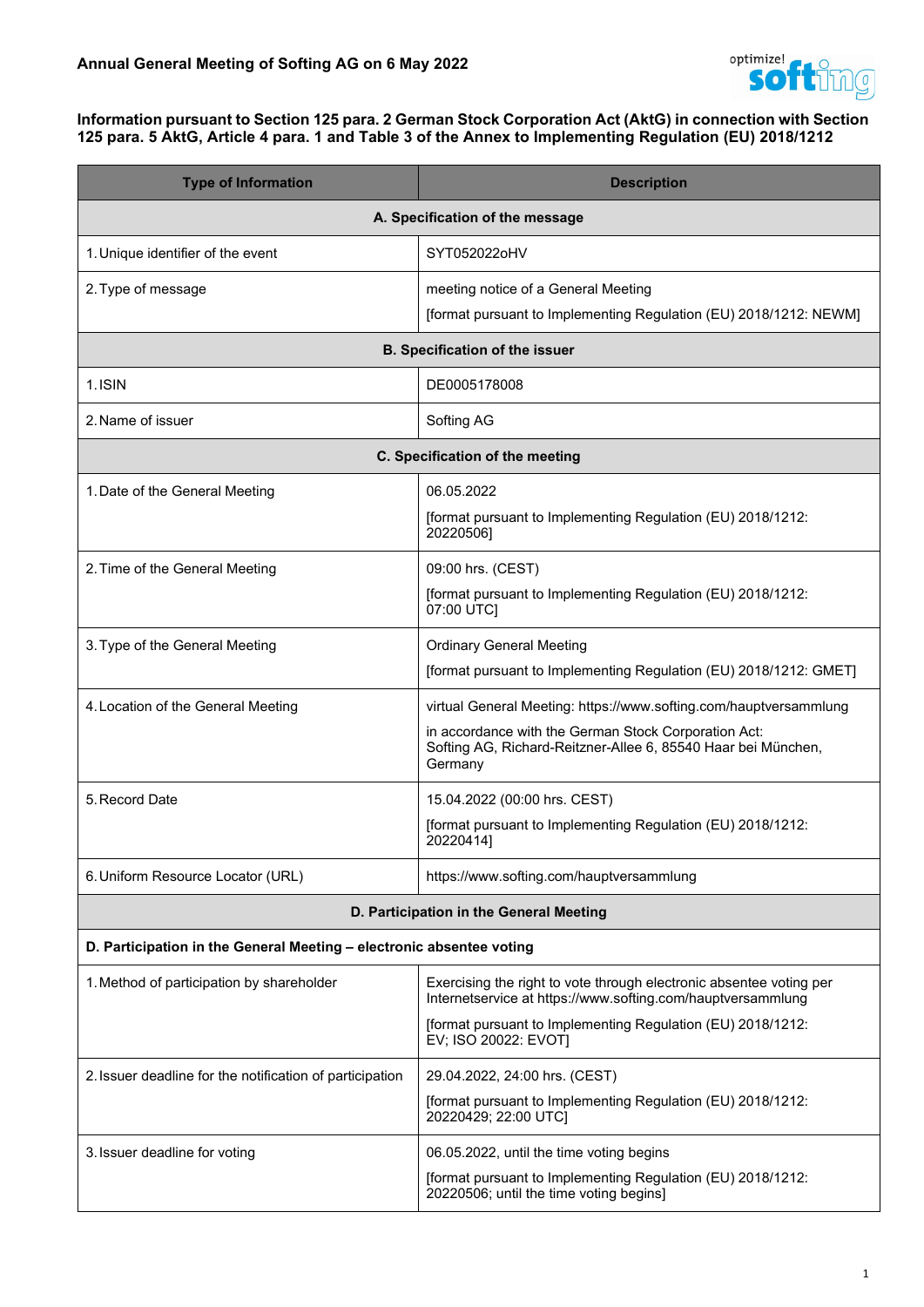

| D. Participation in the General Meeting - company-appointed proxies |                                                                                                                                                                                                                                                                                                                                                                                                                                                                                                                                                                                                                                                                                                                                                                                                                                                                                                                                       |
|---------------------------------------------------------------------|---------------------------------------------------------------------------------------------------------------------------------------------------------------------------------------------------------------------------------------------------------------------------------------------------------------------------------------------------------------------------------------------------------------------------------------------------------------------------------------------------------------------------------------------------------------------------------------------------------------------------------------------------------------------------------------------------------------------------------------------------------------------------------------------------------------------------------------------------------------------------------------------------------------------------------------|
| 1. Method of participation by shareholder                           | Exercising the right to vote by granting authority and issuing instructions<br>to the proxies nominated by the Company<br>[format pursuant to Implementing Regulation (EU) 2018/1212:<br>PX; ISO 20022: PRXY]                                                                                                                                                                                                                                                                                                                                                                                                                                                                                                                                                                                                                                                                                                                         |
| 2. Issuer deadline for the notification of participation            | 29.04.2022, 24:00 hrs. (CEST)<br>[format pursuant to Implementing Regulation (EU) 2018/1212:<br>20220429; 22:00 UTC]                                                                                                                                                                                                                                                                                                                                                                                                                                                                                                                                                                                                                                                                                                                                                                                                                  |
| 3. Issuer deadline for voting                                       | Granting authority (with voting instructions) to the proxies nominated by<br>the Company<br>in writing or in text form by postal mail, telefax or email until<br>$\bullet$<br>05.05.2022, 24:00 hrs. (CEST)<br>[format pursuant to Implementing Regulation (EU) 2018/1212:<br>20220505; 22:00 UTC]<br>electronically via the Internetservice at<br>$\bullet$<br>https://www.softing.com/hauptversammlung<br>by 06.05.2022, until the time voting begins<br>[format pursuant to Implementing Regulation (EU) 2018/1212:<br>20220506; until the time voting begins]                                                                                                                                                                                                                                                                                                                                                                     |
| D. Participation in the General Meeting - proxy authorisation       |                                                                                                                                                                                                                                                                                                                                                                                                                                                                                                                                                                                                                                                                                                                                                                                                                                                                                                                                       |
| 1. Method of participation by shareholder                           | Exercising the right to vote through an authorised third party<br>[format pursuant to Implementing Regulation (EU) 2018/1212:<br>PX; ISO 20022: PRXY]                                                                                                                                                                                                                                                                                                                                                                                                                                                                                                                                                                                                                                                                                                                                                                                 |
| 2. Issuer deadline for the notification of participation            | 29.04.2022, 24:00 hrs. (CEST)<br>[format pursuant to Implementing Regulation (EU) 2018/1212:<br>20220429; 22:00 UTC]                                                                                                                                                                                                                                                                                                                                                                                                                                                                                                                                                                                                                                                                                                                                                                                                                  |
| 3. Issuer deadline for voting                                       | Exercising of voting rights via electronic absentee voting by the proxy<br>via Internetservice at https://www.softing.com/hauptversammlung:<br>06.05.2022, until the time voting begins<br>$\bullet$<br>[format pursuant to Implementing Regulation (EU) 2018/1212:<br>20220506; until the time voting begins]<br>Exercising of voting rights by the proxy through granting sub-proxies<br>and issuing instructions to the proxies appointed by the Company:<br>in writing or in text form by postal mail, telefax or email until<br>$\bullet$<br>05.05.2022, 24:00 hrs. (CEST)<br>[format pursuant to Implementing Regulation (EU) 2018/1212:<br>20220505; 22:00 UTC]<br>electronically via the Internetservice at<br>$\bullet$<br>https://www.softing.com/hauptversammlung<br>by 06.05.2022, until the time voting begins<br>[format pursuant to Implementing Regulation (EU) 2018/1212:<br>20220506; until the time voting begins] |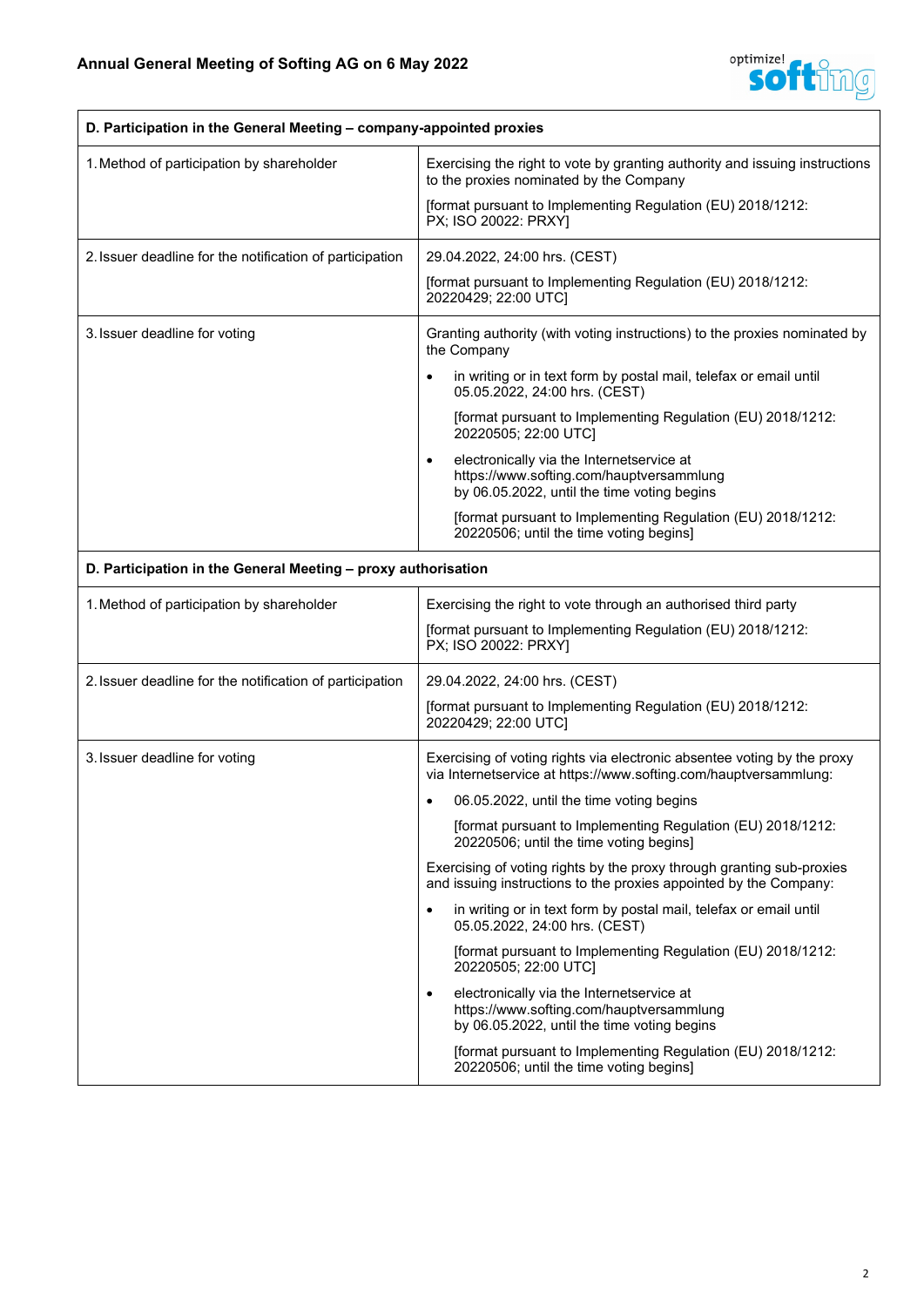

| E. Agenda                                          |                                                                                                                                                                                                                                                                                                                                                                                                |
|----------------------------------------------------|------------------------------------------------------------------------------------------------------------------------------------------------------------------------------------------------------------------------------------------------------------------------------------------------------------------------------------------------------------------------------------------------|
| E. Agenda - item 1                                 |                                                                                                                                                                                                                                                                                                                                                                                                |
| 1. Unique identifier of the agenda item            | 1                                                                                                                                                                                                                                                                                                                                                                                              |
| 2. Title of the agenda item                        | Presentation of the adopted annual financial statements, the approved<br>consolidated financial statements, the combined management report for<br>the Company and the Group, the explanatory report of the Executive<br>Board on the disclosures pursuant to Sections 289a, 315a of the<br>German Commercial Code (HGB) and the report of the Supervisory<br>Board for the financial year 2021 |
| 3. Uniform Resource Locator (URL) of the materials | https://www.softing.com/hauptversammlung                                                                                                                                                                                                                                                                                                                                                       |
| 4. Vote                                            |                                                                                                                                                                                                                                                                                                                                                                                                |
| 5. Alternative voting options                      |                                                                                                                                                                                                                                                                                                                                                                                                |
| E. Agenda - item 2                                 |                                                                                                                                                                                                                                                                                                                                                                                                |
| 1. Unique identifier of the agenda item            | $\overline{2}$                                                                                                                                                                                                                                                                                                                                                                                 |
| 2. Title of the agenda item                        | Resolution on the appropriation of the balance sheet profit for the<br>financial year 2021                                                                                                                                                                                                                                                                                                     |
| 3. Uniform Resource Locator (URL) of the materials | https://www.softing.com/hauptversammlung                                                                                                                                                                                                                                                                                                                                                       |
| 4. Vote                                            | <b>Binding vote</b><br>[format pursuant to Implementing Regulation (EU) 2018/1212:<br>BV; ISO 20022: BNDG]                                                                                                                                                                                                                                                                                     |
| 5. Alternative voting options                      | Vote in favour, Vote against, Abstention                                                                                                                                                                                                                                                                                                                                                       |
|                                                    | [format pursuant to Implementing Regulation (EU) 2018/1212:<br>VF, VA, AB; ISO 20022: CFOR, CAGS, ABST]                                                                                                                                                                                                                                                                                        |
| E. Agenda - item 3                                 |                                                                                                                                                                                                                                                                                                                                                                                                |
| 1. Unique identifier of the agenda item            | 3                                                                                                                                                                                                                                                                                                                                                                                              |
| 2. Title of the agenda item                        | Resolution on the discharge of the members of the Executive Board for<br>the financial year 2021                                                                                                                                                                                                                                                                                               |
| 3. Uniform Resource Locator (URL) of the materials | https://www.softing.com/hauptversammlung                                                                                                                                                                                                                                                                                                                                                       |
| 4. Vote                                            | <b>Binding vote</b>                                                                                                                                                                                                                                                                                                                                                                            |
|                                                    | [format pursuant to Implementing Regulation (EU) 2018/1212:<br>BV; ISO 20022: BNDG]                                                                                                                                                                                                                                                                                                            |
| 5. Alternative voting options                      | Vote in favour, Vote against, Abstention                                                                                                                                                                                                                                                                                                                                                       |
|                                                    | [format pursuant to Implementing Regulation (EU) 2018/1212:<br>VF, VA, AB; ISO 20022: CFOR, CAGS, ABST]                                                                                                                                                                                                                                                                                        |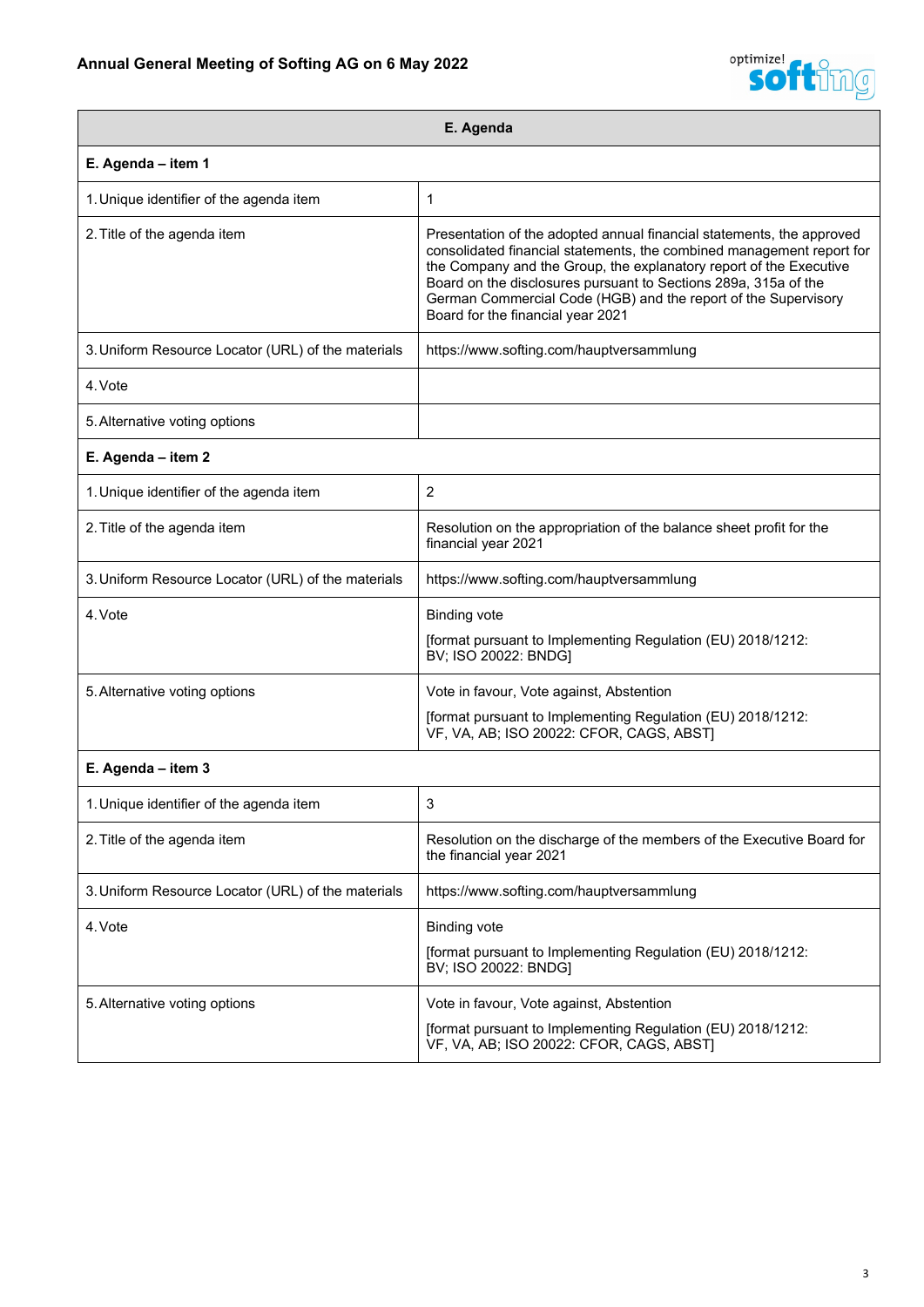

# **E. Agenda – item 4** 1. Unique identifier of the agenda item  $\begin{vmatrix} 4 \end{vmatrix}$ 2. Title of the agenda item **Resolution** on the discharge of the members of the Supervisory Board for the financial year 2021 3.Uniform Resource Locator (URL) of the materials https://www.softing.com/hauptversammlung 4. Vote **Binding vote** [format pursuant to Implementing Regulation (EU) 2018/1212: BV; ISO 20022: BNDG] 5. Alternative voting options **Vote in favour, Vote against, Abstention** [format pursuant to Implementing Regulation (EU) 2018/1212: VF, VA, AB; ISO 20022: CFOR, CAGS, ABST]

#### **E. Agenda – item 5**

| 1. Unique identifier of the agenda item            | 5                                                                                                                                                   |
|----------------------------------------------------|-----------------------------------------------------------------------------------------------------------------------------------------------------|
| 2. Title of the agenda item                        | Resolution on the election of the auditor and group auditor for the<br>financial year 2022                                                          |
| 3. Uniform Resource Locator (URL) of the materials | https://www.softing.com/hauptversammlung                                                                                                            |
| 4. Vote                                            | Binding vote<br>[format pursuant to Implementing Regulation (EU) 2018/1212:<br>BV; ISO 20022: BNDG]                                                 |
| 5. Alternative voting options                      | Vote in favour, Vote against, Abstention<br>[format pursuant to Implementing Regulation (EU) 2018/1212:<br>VF, VA, AB; ISO 20022: CFOR, CAGS, ABSTI |

#### **E. Agenda – item 6**

| 1. Unique identifier of the agenda item            | 6                                                                                                                                                   |
|----------------------------------------------------|-----------------------------------------------------------------------------------------------------------------------------------------------------|
| 2. Title of the agenda item                        | Supplementary election to the Supervisory Board: Mr Matthias Weber                                                                                  |
| 3. Uniform Resource Locator (URL) of the materials | https://www.softing.com/hauptversammlung                                                                                                            |
| 4. Vote                                            | <b>Binding vote</b><br>[format pursuant to Implementing Regulation (EU) 2018/1212:<br>BV; ISO 20022: BNDG]                                          |
| 5. Alternative voting options                      | Vote in favour, Vote against, Abstention<br>[format pursuant to Implementing Regulation (EU) 2018/1212:<br>VF, VA, AB; ISO 20022: CFOR, CAGS, ABST] |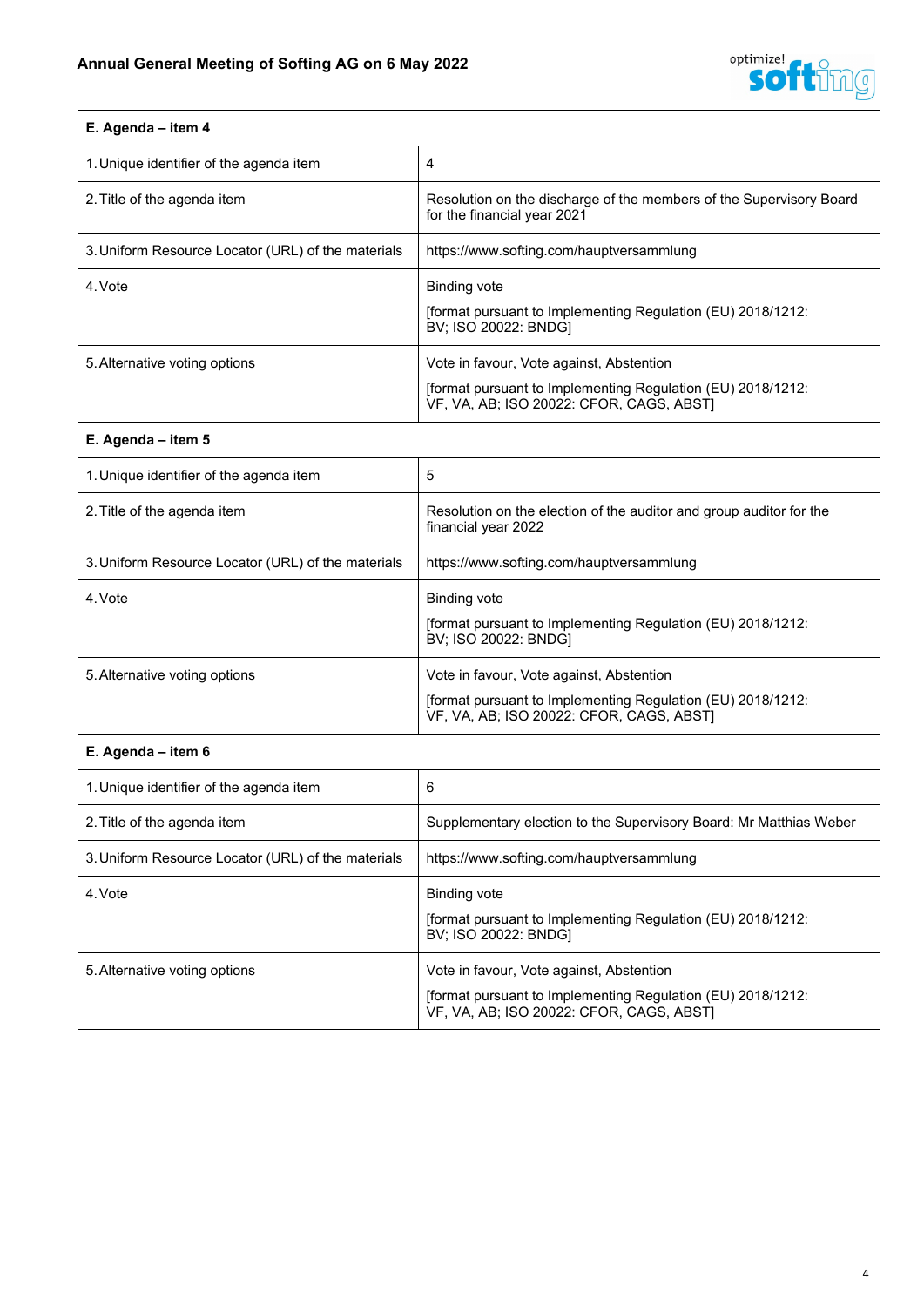

| E. Agenda – item 7                                 |                                                                                                                                                     |
|----------------------------------------------------|-----------------------------------------------------------------------------------------------------------------------------------------------------|
| 1. Unique identifier of the agenda item            |                                                                                                                                                     |
| 2. Title of the agenda item                        | Resolution on an amendment to the Articles of Association<br>(composition and term of office)                                                       |
| 3. Uniform Resource Locator (URL) of the materials | https://www.softing.com/hauptversammlung                                                                                                            |
| 4. Vote                                            | <b>Binding vote</b><br>[format pursuant to Implementing Regulation (EU) 2018/1212:<br>BV; ISO 20022: BNDGI                                          |
| 5. Alternative voting options                      | Vote in favour, Vote against, Abstention<br>[format pursuant to Implementing Regulation (EU) 2018/1212:<br>VF, VA, AB; ISO 20022: CFOR, CAGS, ABST] |

## **E. Agenda – item 8**

| 1. Unique identifier of the agenda item            | 8                                                                                                                                                                     |
|----------------------------------------------------|-----------------------------------------------------------------------------------------------------------------------------------------------------------------------|
| 2. Title of the agenda item                        | Resolution on the cancellation of the existing and the creation of new<br>authorised capital as well as the corresponding amendment to the<br>Articles of Association |
| 3. Uniform Resource Locator (URL) of the materials | https://www.softing.com/hauptversammlung                                                                                                                              |
| 4. Vote                                            | <b>Binding vote</b><br>[format pursuant to Implementing Regulation (EU) 2018/1212:<br>BV; ISO 20022: BNDG]                                                            |
| 5. Alternative voting options                      | Vote in favour, Vote against, Abstention<br>[format pursuant to Implementing Regulation (EU) 2018/1212:<br>VF, VA, AB; ISO 20022: CFOR, CAGS, ABST)                   |

### **E. Agenda – item 9**

| 1. Unique identifier of the agenda item            | 9                                                                                                                                                                                                                                                                                                                                                                                                                                                            |
|----------------------------------------------------|--------------------------------------------------------------------------------------------------------------------------------------------------------------------------------------------------------------------------------------------------------------------------------------------------------------------------------------------------------------------------------------------------------------------------------------------------------------|
| 2. Title of the agenda item                        | Resolution on the cancellation of the authorisation to issue convertible<br>bonds and/or bonds with warrants and cancellation of the Conditional<br>Capital 2018 resolved by the Annual General Meeting of 9 May 2018 as<br>well as resolution on a new authorisation to issue convertible bonds<br>and/or bonds with warrants and on the creation of a Conditional Capital<br>2022 as well as the corresponding amendment to the Articles of<br>Association |
| 3. Uniform Resource Locator (URL) of the materials | https://www.softing.com/hauptversammlung                                                                                                                                                                                                                                                                                                                                                                                                                     |
| 4. Vote                                            | Binding vote<br>[format pursuant to Implementing Regulation (EU) 2018/1212:<br>BV; ISO 20022: BNDGI                                                                                                                                                                                                                                                                                                                                                          |
| 5. Alternative voting options                      | Vote in favour, Vote against, Abstention<br>[format pursuant to Implementing Regulation (EU) 2018/1212:<br>VF, VA, AB; ISO 20022: CFOR, CAGS, ABST]                                                                                                                                                                                                                                                                                                          |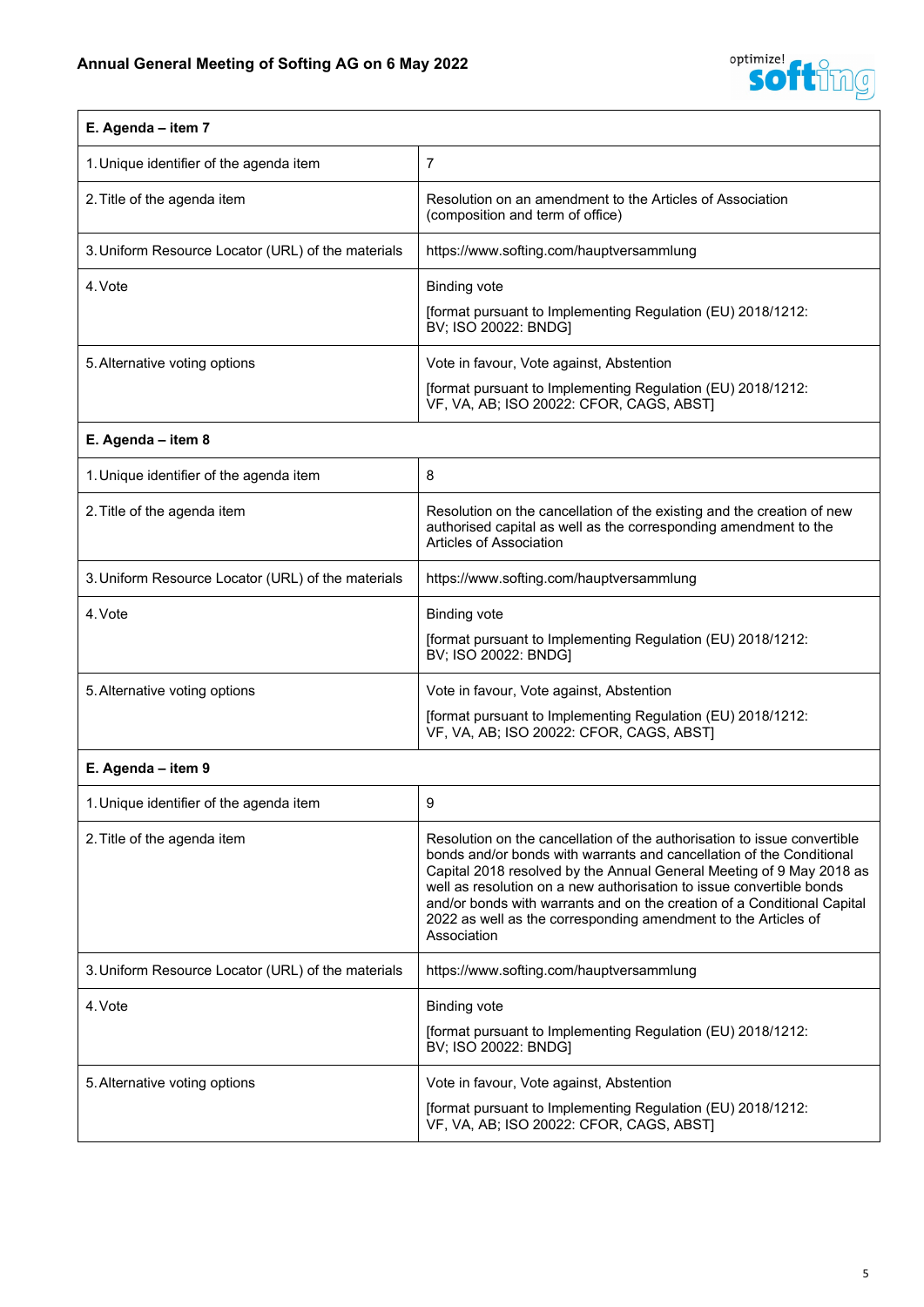

| E. Agenda - item 10                                                                   |                                                                                                                                                                                  |
|---------------------------------------------------------------------------------------|----------------------------------------------------------------------------------------------------------------------------------------------------------------------------------|
| 1. Unique identifier of the agenda item                                               | 10                                                                                                                                                                               |
| 2. Title of the agenda item                                                           | Resolution on the approval of the remuneration report for the financial<br>year 2021 prepared and audited in accordance with § 162 of the<br>German Stock Corporation Act (AktG) |
| 3. Uniform Resource Locator (URL) of the materials                                    | https://www.softing.com/hauptversammlung                                                                                                                                         |
| 4. Vote                                                                               | Advisory vote                                                                                                                                                                    |
|                                                                                       | [format pursuant to Implementing Regulation (EU) 2018/1212:<br>AV; ISO 20022: ADVI]                                                                                              |
| 5. Alternative voting options                                                         | Vote in favour, Vote against, Abstention                                                                                                                                         |
|                                                                                       | [format pursuant to Implementing Regulation (EU) 2018/1212:<br>VF, VA, AB; ISO 20022: CFOR, CAGS, ABST]                                                                          |
| F. Specification of the deadlines regarding the exercise of other shareholders rights |                                                                                                                                                                                  |
| F. Shareholder right - supplementary motions                                          |                                                                                                                                                                                  |
| 1. Object of deadline                                                                 | Submission of requests for additions to the agenda                                                                                                                               |
| 2. Applicable issuer deadline                                                         | 05.04.2022, 24:00 hrs. (CEST) (time of receipt decisive)                                                                                                                         |
|                                                                                       | [format pursuant to Implementing Regulation (EU) 2018/1212:<br>20220405; 22:00 UTC]                                                                                              |
| F. Shareholder right - counter-motions                                                |                                                                                                                                                                                  |
| 1. Object of deadline                                                                 | Submission of counter-motions to specific items on the agenda                                                                                                                    |
| 2. Applicable issuer deadline                                                         | 21.04.2022, 24:00 hrs. (CEST) (time of receipt decisive)                                                                                                                         |
|                                                                                       | [format pursuant to Implementing Regulation (EU) 2018/1212:<br>20220421; 22:00 UTC]                                                                                              |
| F. Shareholder right - proposals for election                                         |                                                                                                                                                                                  |
| 1. Object of deadline                                                                 | Submission of election proposals for the election of Supervisory Board<br>members or auditors                                                                                    |
| 2. Applicable issuer deadline                                                         | 21.04.2022, 24:00 hrs. (CEST) (time of receipt decisive)                                                                                                                         |
|                                                                                       | [format pursuant to Implementing Regulation (EU) 2018/1212:<br>20220421; 22:00 UTC]                                                                                              |
| F. Shareholder right - submission of questions                                        |                                                                                                                                                                                  |
| 1. Object of deadline                                                                 | Electronic submission of questions                                                                                                                                               |
| 2. Applicable issuer deadline                                                         | 04.05.2022, 24:00 hrs. (CEST)                                                                                                                                                    |
|                                                                                       | [format pursuant to Implementing Regulation (EU) 2018/1212:<br>20220504; 22:00 UTC]                                                                                              |